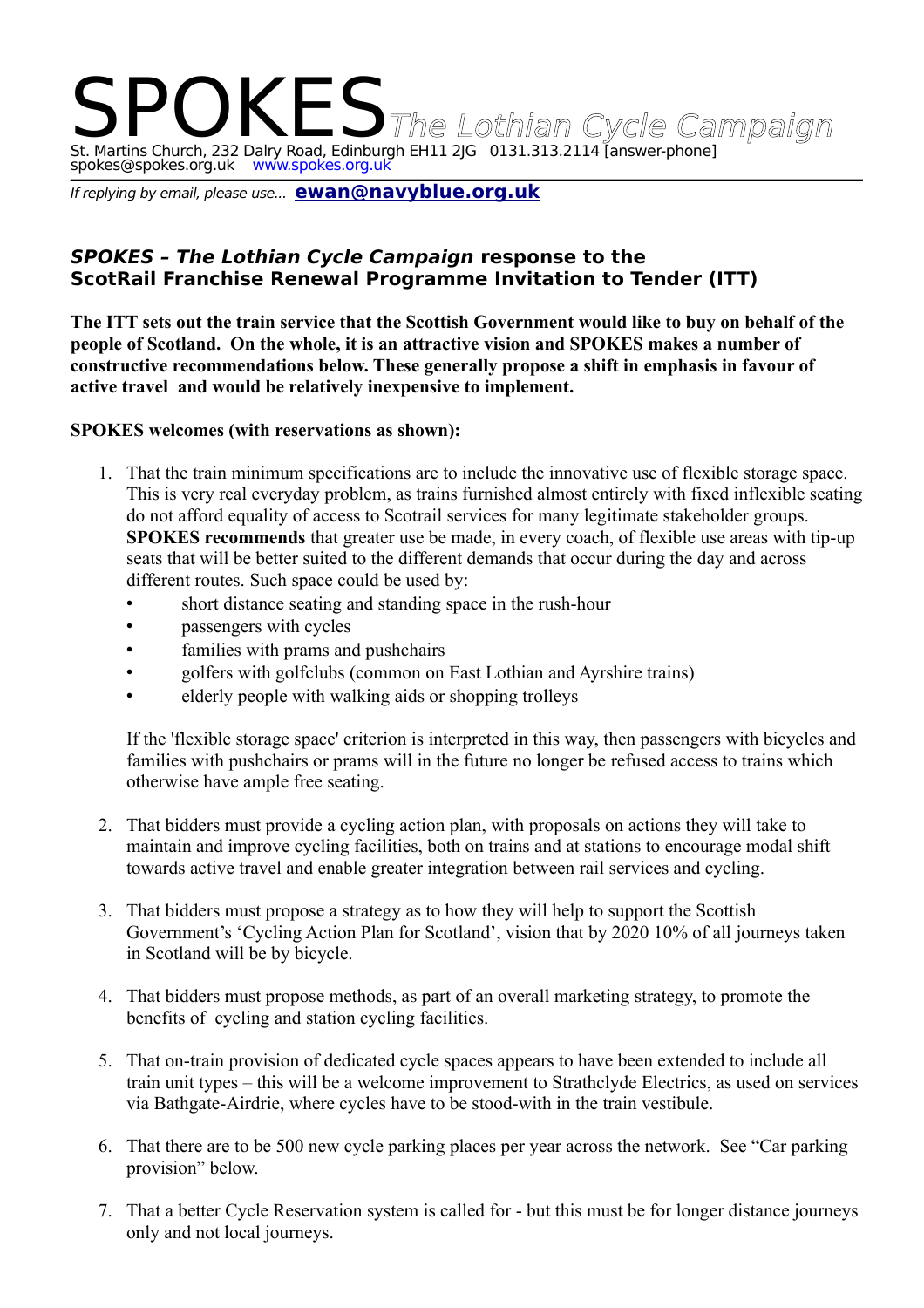8. That bidders have been asked to give priced options for calls at a proposed new Winchburgh station and for train services to possible new stations at Reston and East Linton between Edinburgh and Berwick upon Tweed.

#### **SPOKES gives only a qualified welcome to the following areas, as the language used is too weak:**

For stations, the successful bidder is to:

- *ensure that* easily identifiable and accessible cycle routes are identified close to the station. **SPOKES recommends** that bidders undertake to work actively with local authorities and other groups, such as Sustrans, to achieve easy active travel connectivity to all stations.
- to *consider* the promotion of storage facilities for cycle commuters at both the origin and terminal station of their journey so that commuters have an option to secure a cycle at both ends of their journey and assist operators with on-train space management during peak periods. **SPOKES recommends** that this should include working towards Bike Hubs at large stations.
- where station refurbishments are to be made, facilities for cycle storage *should be a consideration.* Improvements to cycle parking were completely overlooked in the planning of the current Haymarket refurbishment and **SPOKES recommends** that bidders undertake that facilities for cycle storage will be integral to station refurbishment schemes.

#### **SPOKES is disappointed that:**

- 1. **The minimum specification for cycle carriage is only 2 cycles per train unit.** That is less than the current provision on some unit types. This is inadequate to meet even the current demand and **SPOKES recommends** a minimum of 2 cycle spaces per car/carriage for all trains, and also that there be no reduction of existing provision on any train type.
- 2. **Tandem carriage is not mentioned**. **SPOKES recommends** that the current Scotrail blanket ban on the carriage of tandems should be reviewed as, although demand will not be high, their use is very valuable to both families and to support groups for the blind and partially sighted. We had previously suggested a trial on the North Berwick line, but after initial interest Scotrail took cold feet citing what we believe to be spurious safety issues.

#### **SPOKES comments about car parking provision:**

- SPOKES supports the following "Where car parking spaces for rail users are constrained by nonrail users, Bidders should propose a pricing strategy and associated management regime to address this, for example, a high charge may be levied which would be redeemable against the purchase of a rail ticket"
- However, charging should also be used to ameliorate other situations where car parking spaces are constrained. For example, a small free station car park may fill up with early-morning commuters who in fact live nearby, whilst later travellers who have much greater need to park nearby may have to use a distant or on-street location. Such problems could be reduced by a significant charge for the station car park, *thereby encouraging people who live nearby to walk or cycle to the station instead.*